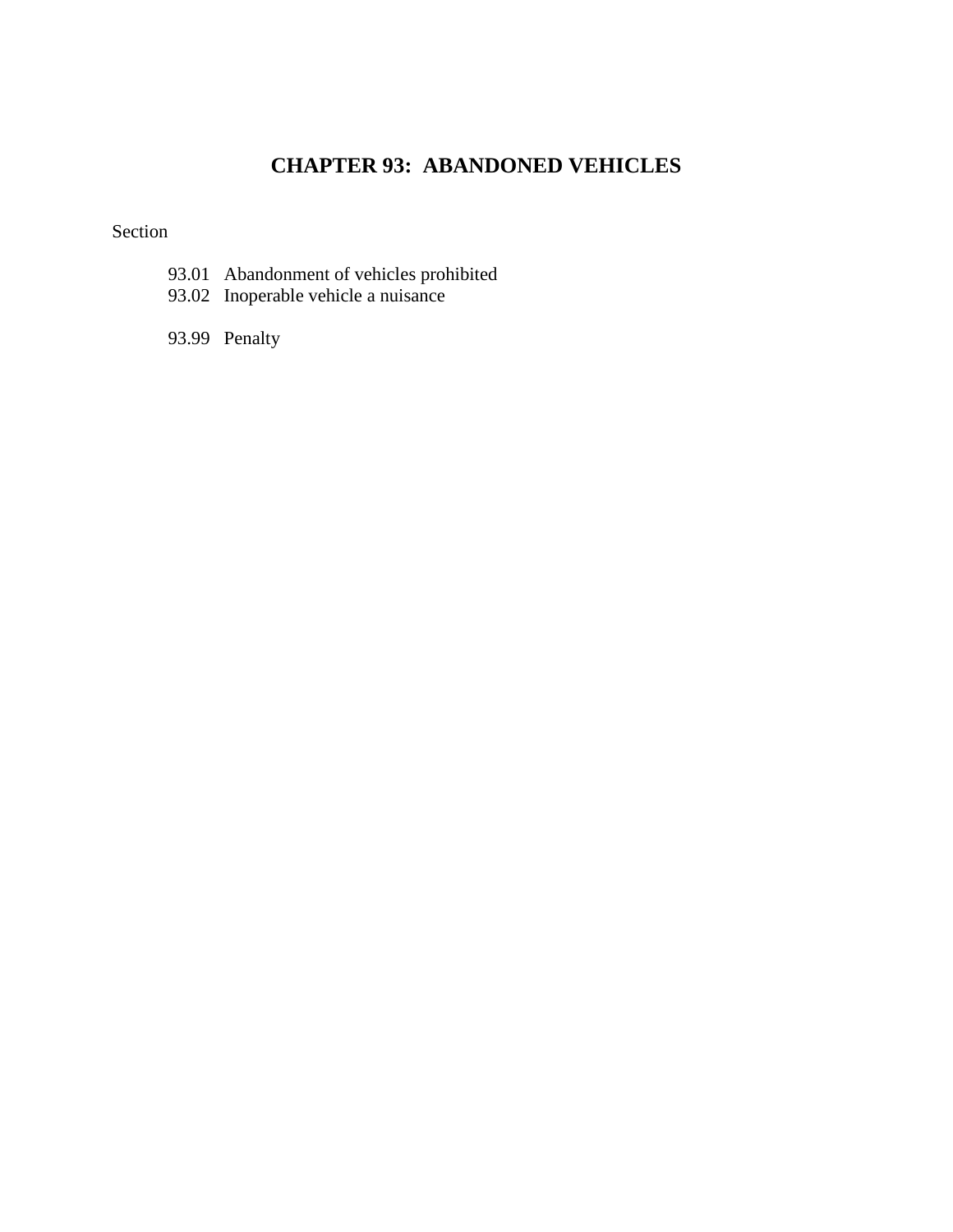### **§ 93.01 ABANDONMENT OF VEHICLES PROHIBITED**

The Village hereby adopts by reference, as fully as if set forth herein, the provisions of the Illinois Vehicle Code regulating abandoned vehicles, ILCS Ch. 625, Act 5, §§ 4-201 et seq., as applicable within the corporate limits of the Village. Penalty, see § 93.99

# **§ 93.02 INOPERABLE VEHICLE A NUISANCE**

(A) *Definitions.* For the purpose of this section, the following definitions shall apply unless the context clearly indicates or requires a different meaning.

*AUTHORIZED PLACE FOR STORAGE.* Any garage or building that a motor vehicle is kept in when not in use, a place of business engaged in the wrecking or junking or motor vehicles, or a place of business of a state licensed automobile dealer.

*INOPERABLE MOTOR VEHICLE.* Any motor vehicle from which, for a period of at least seven days, the engine, wheels, or other parts have been removed or on which the engine, wheels, or other parts have been altered, damaged, or otherwise so treated that the vehicle is incapable of being driven under its own motor power. There is a rebuttable presumption under this section that any motor vehicle not validly licensed or title is inoperable. *INOPERABLE MOTOR VEHICLE* shall not include a motor vehicle which has been rendered temporarily incapable of being driven under its own motor power in order to perform ordinary service or repair operations. However, nothing in this section shall apply to any motor vehicle that is kept within a building when not in use, to operable historic vehicles over 25 years of age, or to a motor vehicle on the premises of a place of business engaged in the wrecking or junking of motor vehicles.

*MOTOR VEHICLE.* Any automobile, bus, truck, motorcycle, motorbike, motorscooter, go-cart, or any home-made or custom-made vehicle capable of being driven under its own motor power upon streets, roads, or highways.

(B) *Declaration of nuisance.* All inoperable motor vehicles on public or private property are hereby declared to be a nuisance.

(C) *Prohibition.* It shall be unlawful to maintain or permit the existence of inoperable motor vehicles whether on public or private property within the Village limits.